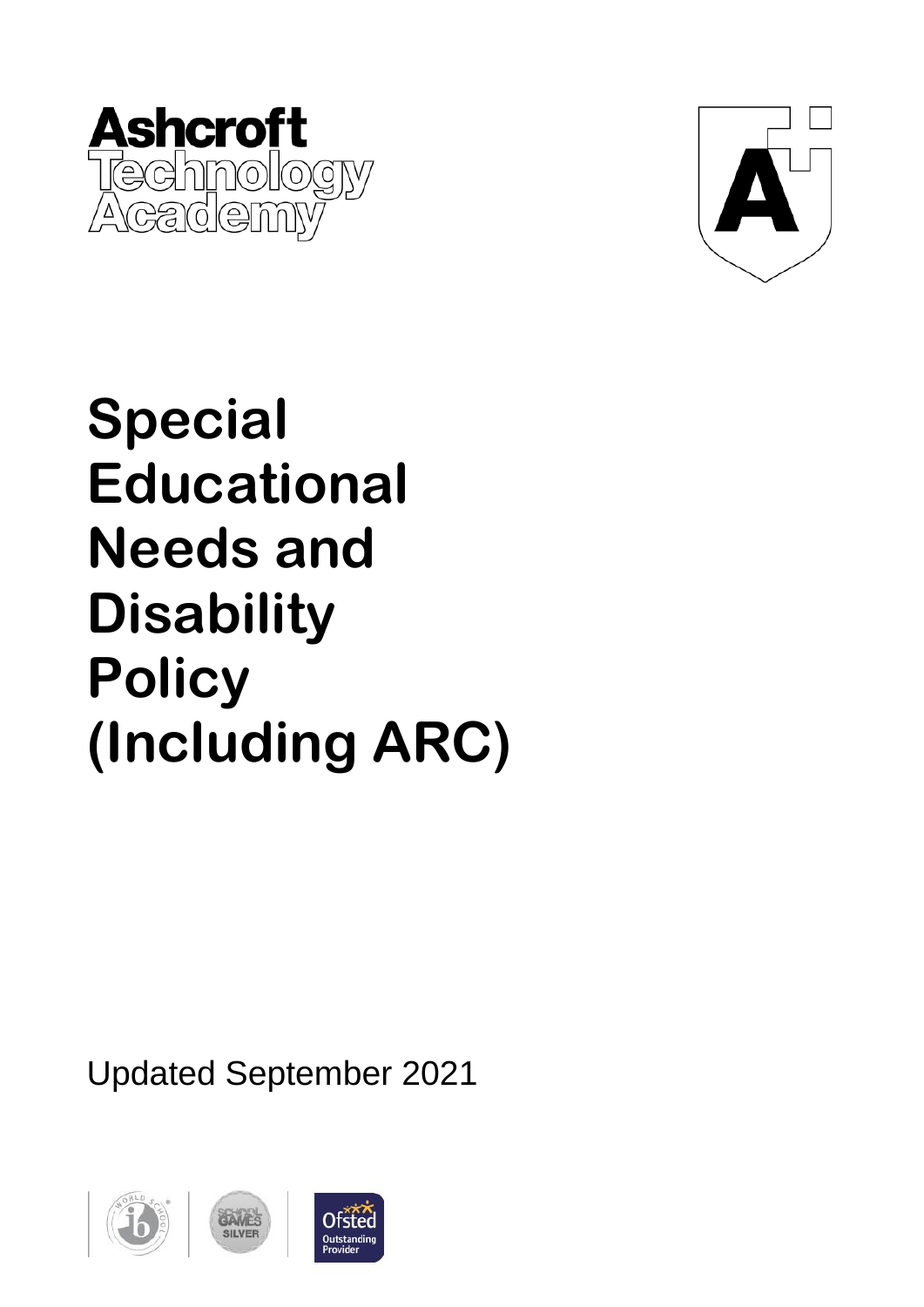# **Special Educational Needs and Disability (SEND) Policy**

This policy has been drawn up in accordance with Schedule 1 of the:

# **Education (Special Educational Needs) (Information) Regulation 1999**

# **Introduction**

At Ashcroft Technology Academy (ATA), we accept students with a wide variety of SEND. The Academy has a clear and ambitious vision for providing high-quality, ambitious and inclusive education and training to all (OfSTED Framework 2021). We aim to provide a fully inclusive environment for students who need adaptations or additional support for their learning needs in order to maximise their academic and personal success. Students with SEND benefit from a stimulating, challenging and technologically rich environment.

The Academic Inclusion and Support (AIS) department aims to assist ATA in providing the necessary support to enable all students with SEND equal access to a curriculum that is **ambitious** and designed to give all learners, particularly the most disadvantaged and those with special educational needs and/or disabilities (SEND) or high needs, the knowledge and cultural capital they need to succeed in life.

The AIS department, which consists of the SEND department and the Autistic Resource Centre (ARC), has a vision that all SEND students can make excellent progress in line with their peers and that this can be reflected in value added data, such as progress 8 scores. The AIS department looks to ensure that SEND students are happy, healthy and that they enjoy learning and are able to participate fully in all extra-curricular activities and trips offered by the Academy. The department's wider work supports learners to develop their character – including their resilience, confidence and independence – and help them understand how to keep physically and mentally healthy and to succeed in life. This ambition is particularly important this year, after two long periods of partial closure, required to stop the spread of coronavirus in the previous two academic years.

The AIS department continued to provide vital support to their SEND students on a weekly basis throughout the closures. Teaching and Learning Assistants (TLAs) and the Curriculum Manager for Academic Inclusion (CM for AIS) delivered this support creatively and in a personalised manner to students. Nevertheless, our SEND students benefit from the structure, the routines and the social interaction provided through attending the Academy. The support that the AIS department provides going forward will adhere to the government's guidance and will remain of a high standard.

# **Aims of the AIS Department at Ashcroft Technology Academy**

The AIS Department aims to identify and make appropriate support for SEND students in order that they have full access to the National Curriculum. It provides formal and informal support for students who find learning more difficult than their peers. The Academy supports the principles of the following Acts and Codes of Practice (as updated): - **SEND Code of Practice 2014**, the Children's and Families' Act 2014, the **SEN Code or Practice 2001**, the **SEN and Disability Act (2001**), the **Disability Discrimination Act (2007) and the Equality Act (2010)** in ensuring that:

- a child with special educational needs has his/her needs met in the Academy
- the views of the child are sought and taken into account
- parents have a vital role in supporting their child's education
- children with SEND are offered full access to a broad, balanced and relevant education, as recommended by the Department for Education (DfE)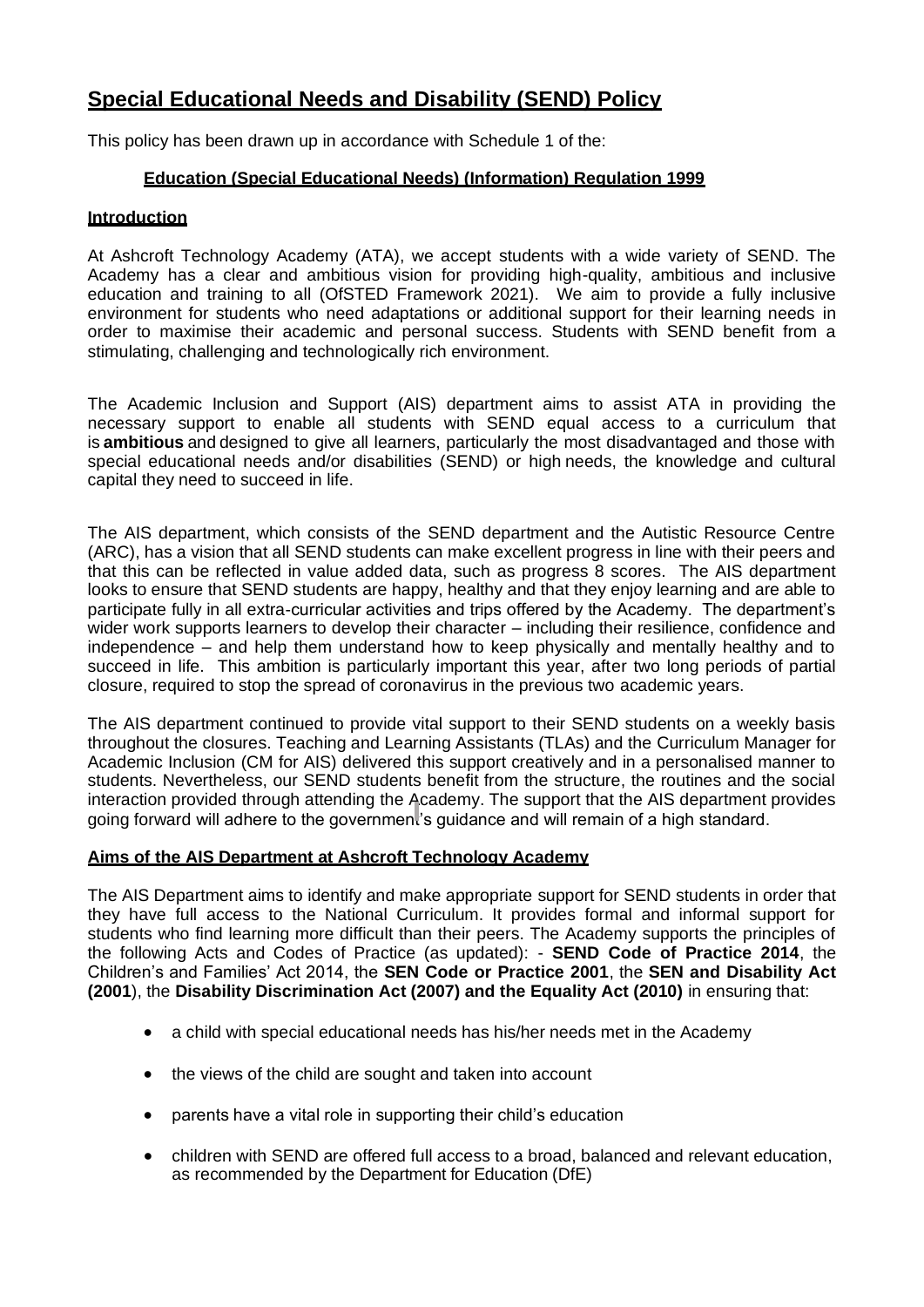• the Academy adheres to the requirements of the Education Act 1996 and the Disability Discrimination Act, both promoting inclusion.

Students with SEND include those who have **an Education Health and Care Plan (EHCP)** and those on **SEND Support**. Students with SEND requirements fall into one or more of the following categories:

- Communication and Interaction
- Cognition and Learning
- Social, emotional and mental health
- Physical and sensory

# **(***SEND Code of Practice, January 2015)*

# **Objectives of the AIS Department are:**

- 1. That students with SEND are identified as early as possible and that their needs are met;
- 2. That procedures are in place whereby all staff are aware of such students;
- 3. That resources to support SEND students are available and used appropriately in the Academy;
- 4. That students with SEND are integrated as fully as possible into the life of the Academy;
- 5. That students receive support from external agencies, as identified in their EHCPs;
- 6. That students are happy in Academy life and adopt healthy lifestyles;
- 7. That students are able to engage in all aspects of learning and extra-curricular activities at the Academy;
- 8. That students' mental health and well-being needs are supported;
- 9. That students are assessed for access arrangements for external exams and that reasonable adjustments are made for them;
- 10. That the full curriculum is available to students, with the support of SEND staff and, in collaboration with subject specialists;
- 11. That the building is fully accessible for all students and that there is a current accessibility plan in place;
- 12. That the AIS department works positively with parents.

# **Admissions**

- Students with SEND follow the same admissions criteria as all other students applying for a place at the Academy, although those with an EHCP are not required to sit the local authority verbal and non-verbal reasoning tests that are undertaken when they are in Year 6.
- The AIS Department offers support in CAT tests, providing readers/scribes and a small environment, where necessary. This criterion takes into account the *Code of Practice on School Admissions,* made under s.84 of the School Standards and Framework Act 1998.
- Where a parent of a student with an EHCP names the Academy, the Principal consults with the Local Authority, through the Deputy Principal with responsibility for SEND, to ensure that the specific needs of a student can be met within the Academy. All students are considered on an individual basis.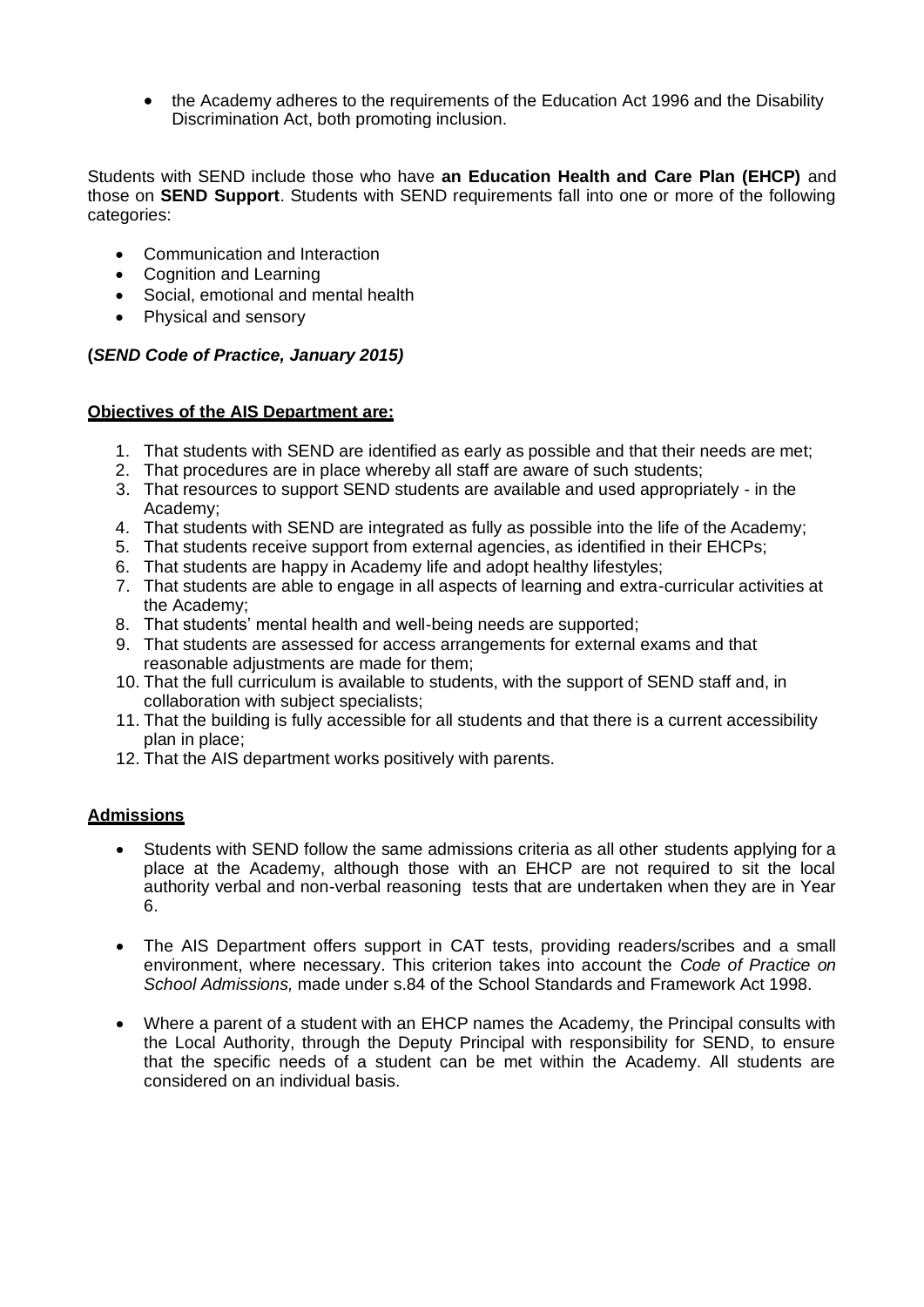• Where a student arrives after the start of Year 7, this consultation takes place between the member of the Leadership Group with responsibility for that year group and the CM for AIS. In the case of Post 16 students, this consultation includes the Assistant Principal – Head of Sixth Form.

# **Admissions to ARC**

- **Students should have a diagnosis of ASC and an Education, Health and Care Plan (EHCP).** A diagnosis of ASC will normally be at a high functioning level of autism spectrum condition/ Asperger's syndrome.
- **Only those students with ASC who are able to access and undertake a full secondary curriculum within the mainstream setting will be considered for a place at the Academy**
- **The maximum capacity of ARC is 16 students.**

# **Specialist Provision**

- The Academy is adapted to provide a safe environment for students with varying additional needs. There are lifts and/or ramps for entry into the gym and all zones, including the stage in the auditorium.
- Some subject areas have adjustable working areas for students with disabilities, such as Design and Technology. There are *breezy chairs* available in the Science Department, so that students in wheelchairs can access work stations in Science labs. Footstools of differing heights are also available.
- There is wheelchair access to all zones and buildings. Lifts serve all floors of each building to allow all students freedom of access. There are disabled toilet facilities in zones A, C, E, F and G and the Academy has access to hoists and standing frames to ensure safe transfer of students with disabilities. There are evac chairs in zones C, D and E to ensure safe evacuation of students in wheelchairs in the event of a fire or a different emergency.
- The Academy works with a wide variety of external agencies that provide specialist provision to students (see also **external agencies**).
- The Curriculum Manager for Academic Inclusion is a teacher and assessor of specific learning difficulties (SpLD).
- Support for students is incorporated within the Academy day as necessary.

# **The Autistic Resource Centre (ARC)**

The purpose of ARC is to provide staff expertise to meet some very specific, individual needs. It provides a centre of expertise within the Academy to enable all staff to develop their understanding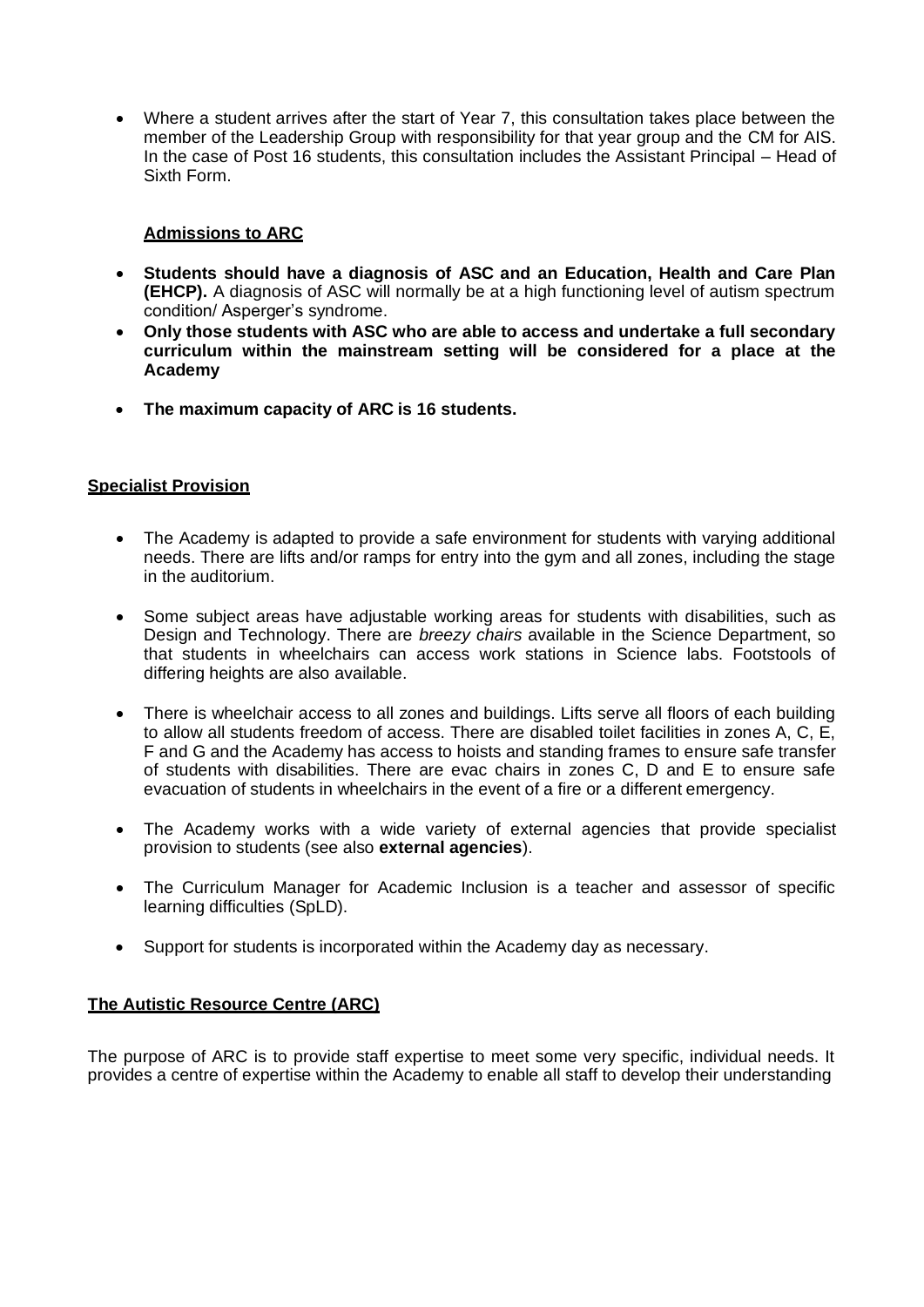of Autism Spectrum Condition (ASC). The Academy aims to be ASC friendly. It raises autism awareness through form time activities, assemblies and other special events.

ARC aims to be a safe place for students. Students are expected to spend 100% of their timetabled time in mainstream lessons. ARC staff support students to access the mainstream curriculum, to meet specific and individual needs and to provide a centre of expertise within the Academy to enable all staff to develop their understanding of ASC. ARC provides a place for students to:

- Avoid sensory overload
- Minimise distractions
- Have opportunities to develop "special interests"
- Structure social interactions so that it is manageable for ASC students.
- Have access to outside space for alternative PE sessions/ downtime.
- Receive specialist input from external agencies, such a speech and language therapy and support for mental health.

# **Teaching and Learning**

- Students with ASC are in regular form groups, normally with one other student from ARC
- Students with ASC normally attend form time, but at times, they may use this time to catchup on homework or to organise themselves for the Academy day.
- Students with ASC attend all lessons within the mainstream environment.
- ARC staff attempt to prepare students for teacher absence or a room change and to work with them in ARC if necessary.
- ARC staff aim to encourage students to be as independent as possible. However, as students with ASC often find lunch and break times difficult, support and clubs are available during these times every day.
- Students with ASC are encouraged to go to the library, eat lunch with other students in the restaurant (with supervision from ARC staff) and attend Academy lunchtime clubs.
- Each ASC student has a set of trays in ARC to keep books and to help organise themselves and take responsibility for their learning.
- Students with ASC may travel to and from lessons on their own and/or attend form time without support.
- Students may be loaned a lap top for use in lessons if they find note taking/assessments challenging.
- ARC students are motivated students with plenty of individualised praise and reward. Key Workers can help by selecting appropriate rewards for students to keep them motivated. The Academy's reward system of praise emails also reinforces good effort and achievement.
- Students with ASC are expected to adhere to the Academy's rules and to behave in line with expectations required of all other Academy students.
- Some sanctions, however, may be modified for students with ASC. For example, an afterschool detention may be re-scheduled for lunchtime, if, for example, a student receives transportation home.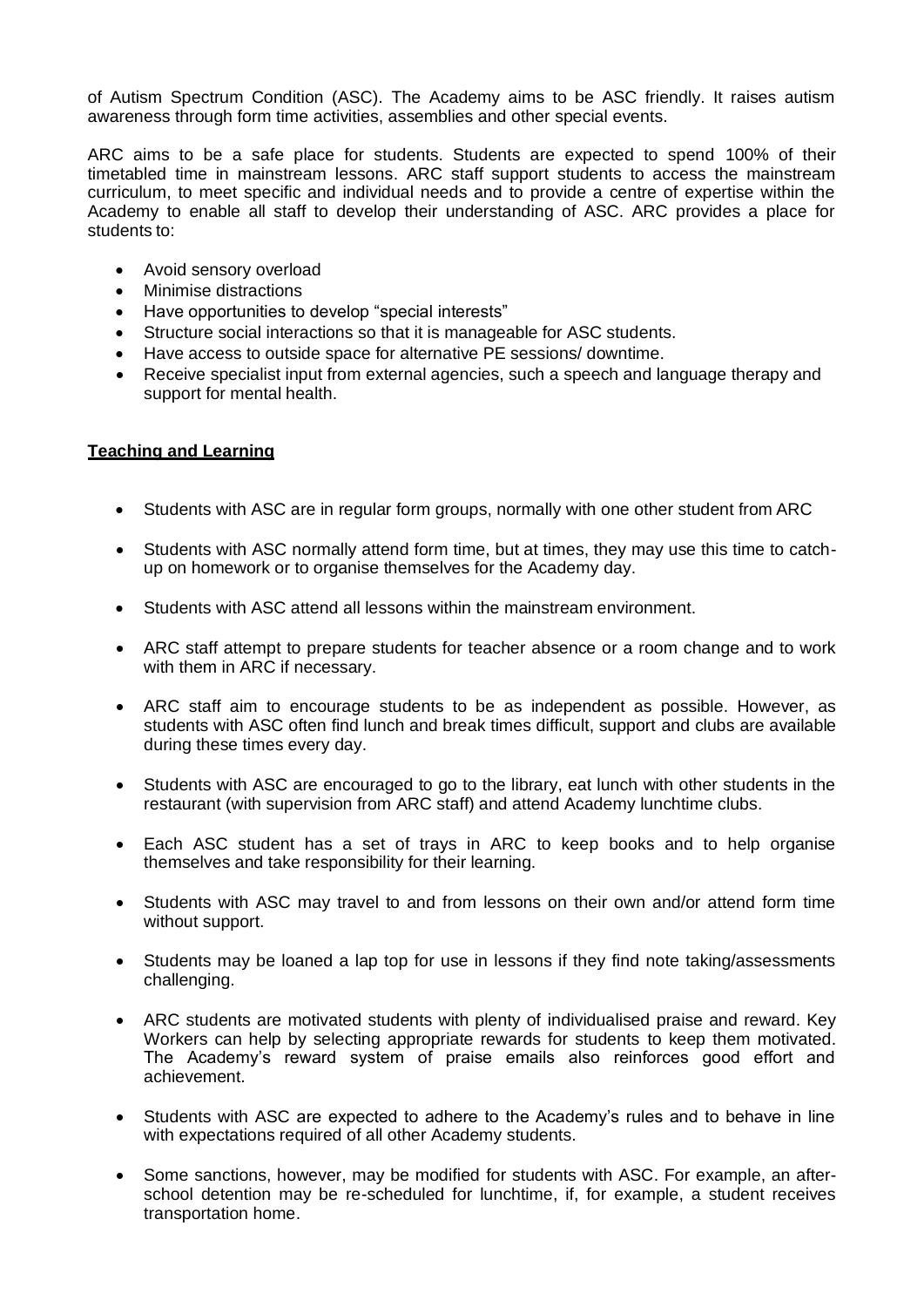- Students are encouraged to talk and reflect upon their behaviour choices so that negative behaviour patterns are less likely to establish. The *Zones of Regulation* model is often used.
- Some students with ASC prefer to wear a small badge to indicate that they belong to ARC, but this is based on individual student preference.

# **Key TLA Role**

Students within the ARC have a Key TLA assigned to him/her, who works with their allocated students both in and out of class. Specific aspects of the ARC TLA role include:

- Familiarising themselves with the student's EHCP and specific needs
- Building a positive working relationship with the student
- Spending support time in class and in ARC with the student.
- Collecting work in advance for pre-teaching if necessary, or for teaching out of class when a teacher is absent.
- Contacting teachers for updates on a student's progress.
- Maintaining contact with parents to keep them informed of progress or any issues within school.
- Supervising students in the restaurant/library or playgrounds at lunch and break times
- Monitoring completion of homework or classwork in catch-up sessions.
- Ensuring students arrive to lessons with the correct equipment.
- Attending and completing paperwork for EHCP reviews.
- Supporting with the use of Show My Homework and ICT
- Scribing and reading for a student if necessary.
- Having a weekly EHCP Outcome Monitoring Meeting with the student.

# **Clubs and Interventions in ARC**

Students with ASC are encouraged to attend mainstream clubs, but a number of additional clubs and interventions are offered within the base itself. Clubs can encourage students to learn about cooperation, working as a team and accepting others. They may take the form of:

- Playing team sports outside in the ARC playground
- Participating in ARC and mainstream organised lunchtime clubs: sports, musical, ICT or games based.
- Working in small groups with other ASC students during social skills groups run by ARC staff.

# **Transition Beyond Key Stage 4**

ARC aims to prepare students for life so that they learn skills such as cooperation, respect and an understanding of others. To guide them through this, students in ARC work alongside SEND and mainstream students. In Year 11, students with ASC have the opportunity to meet with a Careers Advisor to explore possible Post 16 options. They also receive support for post 16 school/college applications from their PSHE teacher, Form Tutor or SEND/ARC staff.

Visits from former ATA SEND students are encouraged, as are student visits to local schools and colleges.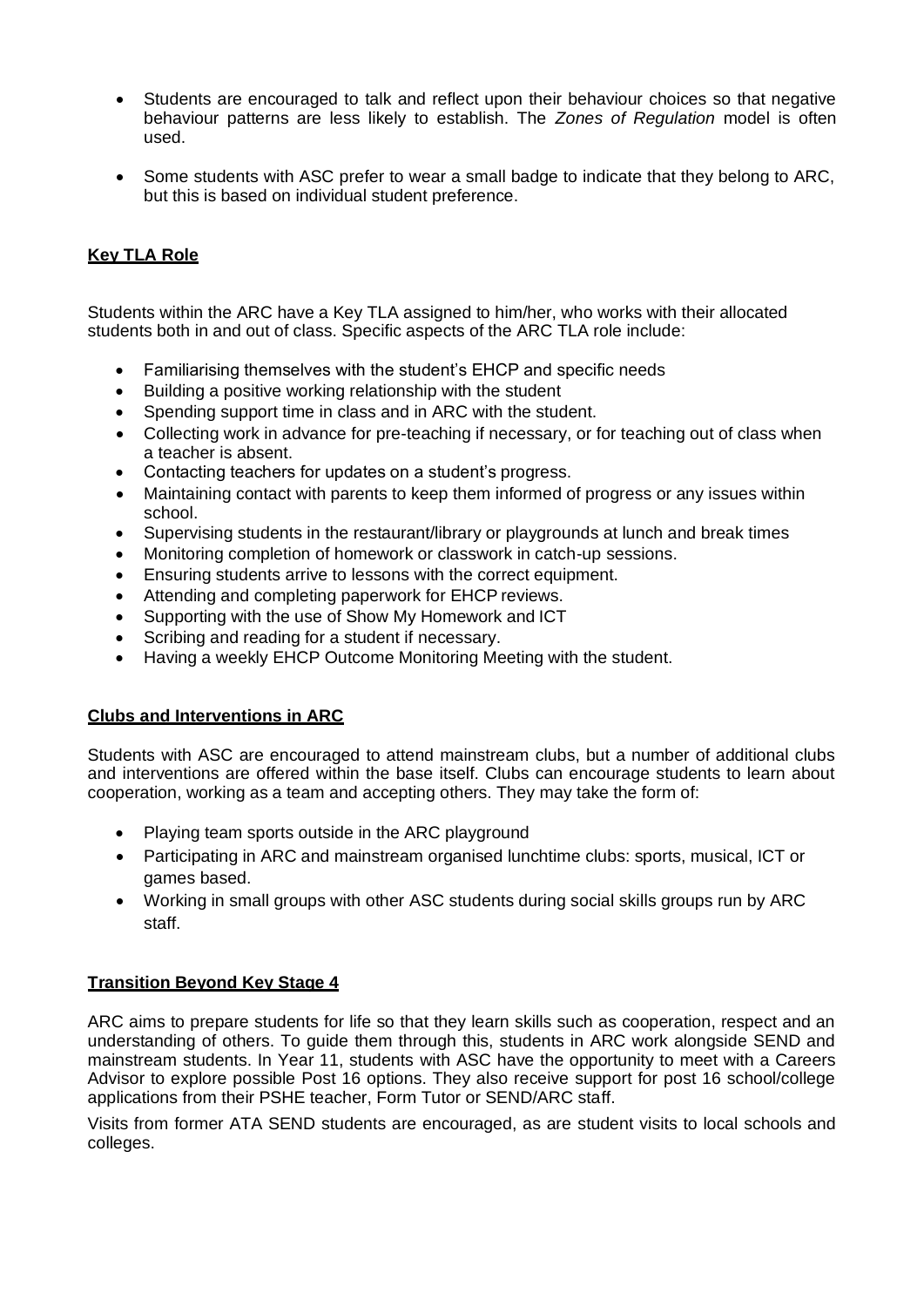# **Identification, Assessment and Provision for Students with SEND**

Most students have been **identified** as having SEND in their primary school. However, some students have not been identified as having SEND until they are educated at the Academy.

# **Identification of students with difficulties in Cognition and Learning**

- The AIS Department works closely with the Deputy Principal responsible for data, with Learning Mentors and with Heads of Year to identify those students who may have SEND, but who have not been previously identified.
- Students are placed on the **SEND File** after discussion with parents and using the results of any literacy/cognitive assessments. Data from Year 7 CATS tests is used to identify students who struggle with literacy. These students are offered the Paired Reading Scheme or Units of Sound Spelling programme in Years 7 and 8. (see **SEN Interventions** below)
- At Key Stage 4, *Lucid Exact assessment screener is used* to assess students' literacy levels. The screener assesses students in *word recognition, reading comprehension, reading speed, writing speed and typing speed*. If a student's score is below the standard score of 85 in a cluster of areas, s/he may be identified as having learning difficulties and requiring some form of intervention.
- Students are screened for dyslexia using the Lucid *Rapid Dyslexia screener or Lucid Adult Dyslexia screener (LADS) Plus* Dyslexia Screener tool. In addition, students may be screened for working memory and processing speed, using *Lucid Recall*
- The SEND Department uses a number of online and face to face tests to identify students with dyslexic tendencies, although it does not carry out full diagnostic assessments.
- The Academy is a professional member of the British Dyslexia Association (BDA)

# **Identification of students with Social, Emotional and Mental Health Conditions**

- The Academy is not able to test for conditions such as Attention Deficit Disorder (ADD) and Autistic Spectrum Condition (ASC), but staff in the Academic Inclusion team can make referrals to the Child and Adolescent Mental Health Service (CAMHS) via the Early Health Intervention System (EHIT). Letters are written to GPs when referrals cannot be made through the EHIT system.
- For other mental health and behavioural issues, assessments to identify difficulties may be made by the Wandsworth Council Schools and Community Psychology service (see also **Provision**).

#### **Identification of students with speech and language difficulties**

• Some students come to the Academy with a history of speech and language difficulties. However, if the Academy suspects speech and language difficulties, a referral to Wandsworth Speech and Language service is made via the EHIT system.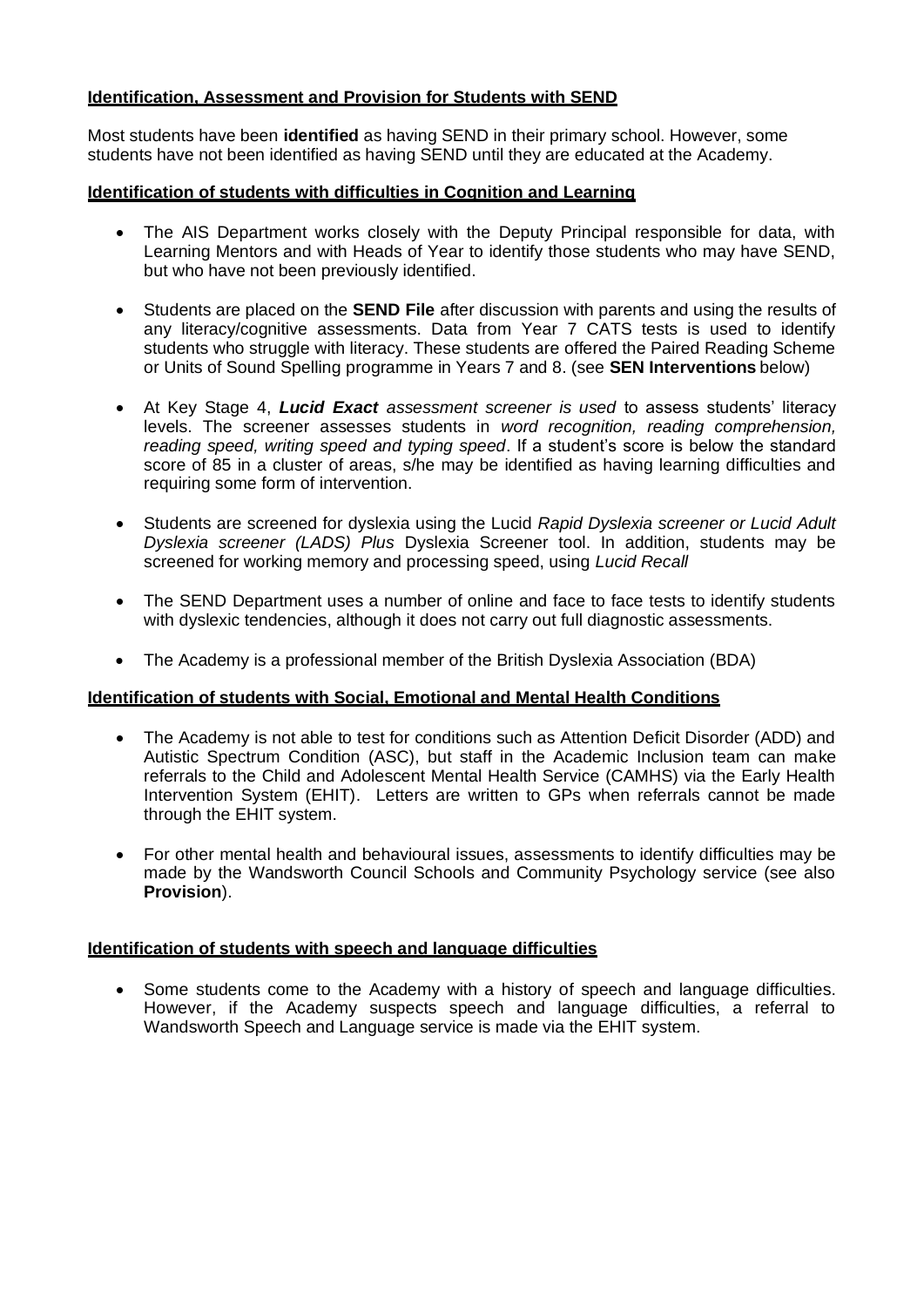# **Identification of students with physical/sensory difficulties**

• Some students arrive at the Academy with a history of medical/sensory difficulties. However, if the Academy identifies physical/sensory difficulties, a referral can be made via the EHITs system or directly to a GP.

# **Assessment of SEND students**

- SEND students are tested termly, in line with Academy procedures, where all students take end of Unit Assessments. SEND students may have an allowance of 25% extra time, use of a word processor, reader or scribe.
- Students with an EHCP may take their assessments in the SEND Department, with a reader, scribe and up to 50% extra time.

# **Access Arrangements for exams**

- For GCSE, BTEC, A-Level and IBDP exams, students with SEND are assessed for exam access arrangements using the *Lucid Exact* screening tool.
- Students who have not been previously identified as having SEND but who have at least two scores below the standard score of 85 in speed of processing, may be considered for extra time in exams. Further evidence, such as anecdotal teacher evidence and examples of work are gathered to create a picture of the students' 'normal way of working'.
- The Curriculum Manager of Academic Inclusion and Support is responsible for overseeing all applications for access arrangement made to the Joint Council for Qualifications (JCQ) and to the International Baccalaureate Organisation (IBO). The International Baccalaureate Diploma Programme (IBDP) Coordinator is responsible for the administration of applications to the IBO once sufficient evidence has been gathered.
- The Examinations Manager works with the Curriculum Manager of Academic Inclusion and Support to ensure that all students receive the access arrangements they are entitled to in all exams where possible.
- Regulations regarding exam access arrangements change regularly and the Academy follows the requirement specified in documentation published by the JCQ and the IBO for the respective qualifications.

# **Provision for SEND students**

#### **SEND profiles**

• Students with SEND are recorded in the **SEND File**, which is presented at the beginning of each academic year and revised at regular intervals. SEND students are identified as *SEN Support or those with an EHCP.*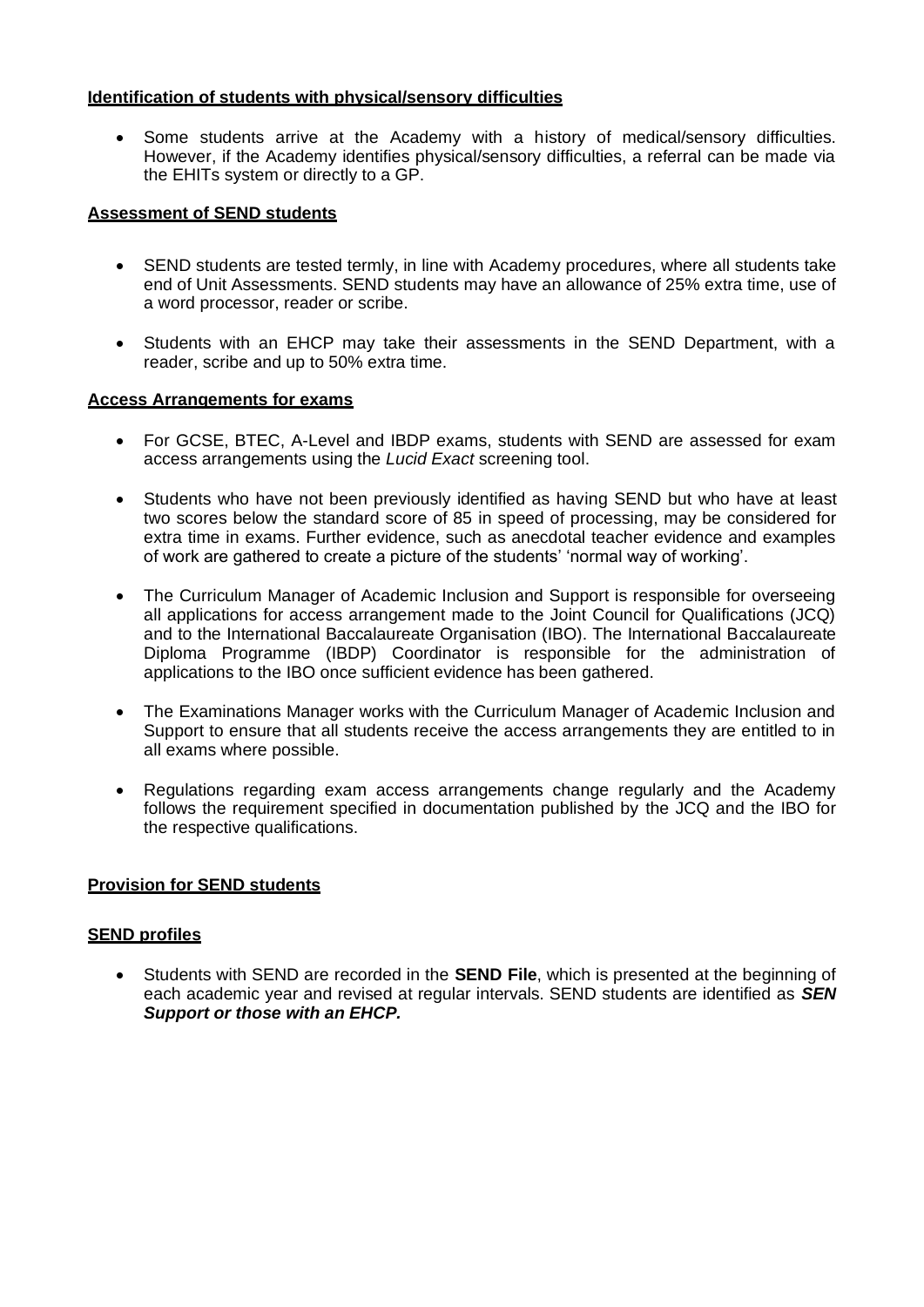• Students on the **SEND File** have their needs summarised on a SEND Profile. These **SEND Profiles** are shared with teaching and associate staff. SEND Information is also available on SIMS, the Academy's information management database.

# **In-class support**

The CM for AIS; the second in charge and the Higher Level Teaching Assistants (HLTAs) allocate one to one support to students depending on the needs specified on a student's **EHCP**. The amount of support provided is dependent on the amount of funding provided for the student by the relevant local authority. Support can take place within the classroom setting, within a small group setting, or on a one to one basis. Support is reviewed regularly, with reference to interim reports.

Students who do not have an EHCP do not automatically qualify for one to one support, but they may benefit from residual support in the classroom. They may also attend SEND interventions.

#### **Lunchtime and break time support**

Where students need support in unstructured times such as breaks, lunchtime and clubs, supervision is provided. This support may be in the playground to ensure inclusion and social interaction and if a club/activity is taking place, or in the SEND/ARC Base.

#### **SEND Interventions**

• **The AIS Department runs a variety of interventions to support students who have SEND. These include:**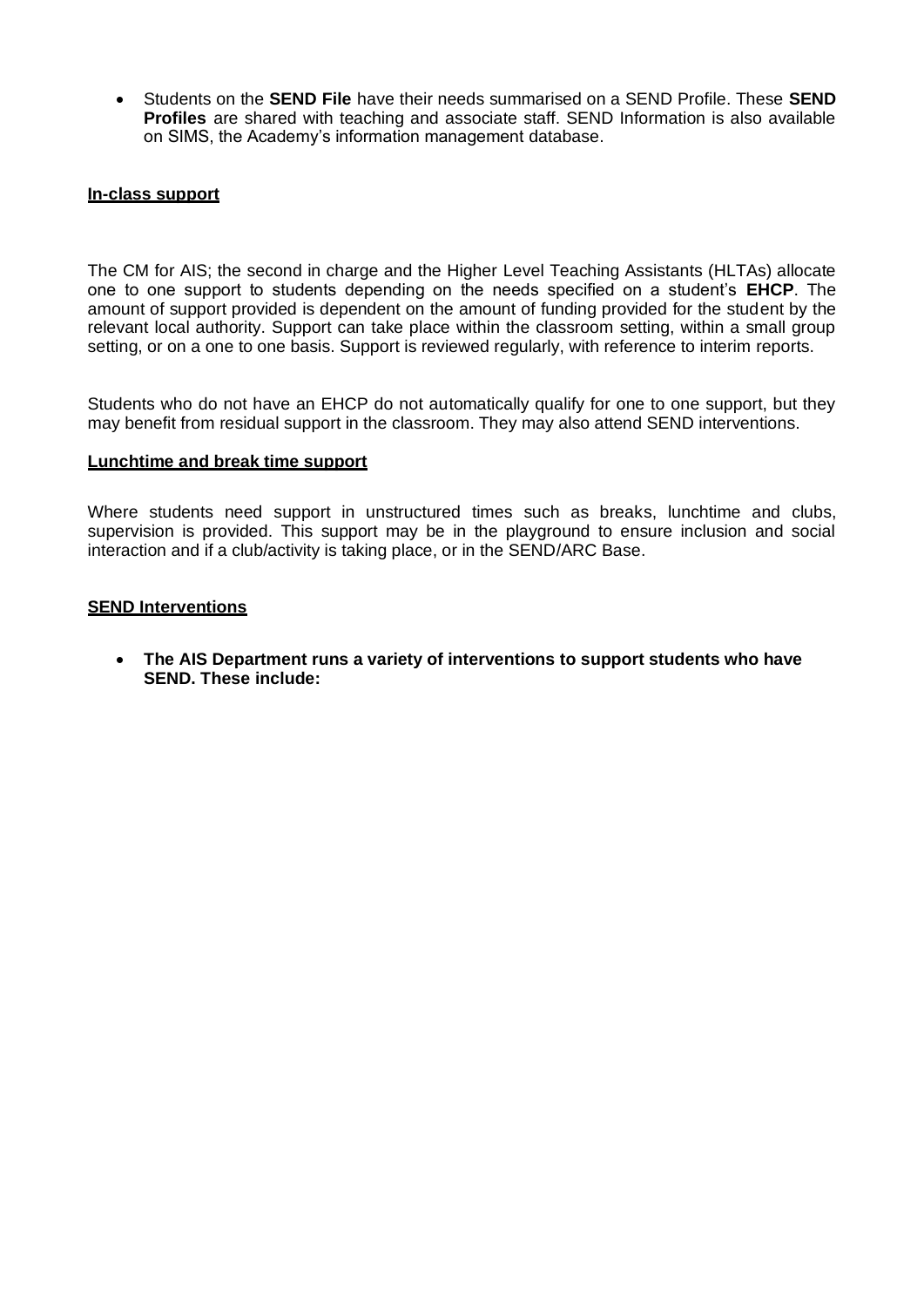- **Units of Sound Spelling Programme**: **Year 7 to 9 8.30-8.55:** for students who have been identified as needing support in spelling
- **Year 7 Transition workshop Mondays 3.15-4.15pm**: for students who need support with post Year 6 transfer adjustment
- **Year 7 and 8 Paired Reading Programme: 8.30-8.55:** for students who have been identified as needing support in reading
- **Rapid Read Programme (online)**
- **Homework Club Mondays: 3.20-4.20pm**, All years
- **Lunchtime Homework Clubs: Tues, Wed, Thurs 1pm- 2pm** Years 7,8 and 9
- **Key Stage 4 Homework Club**: **Mondays 3.20 – 4.20pm** for students identified as needing support with homework
- **Inclusive Sport**: a variety of adapted sports activities, such as inclusive cricket, boccia and swimming for SEND students
- **Well-being Workshop: Thursday lunchtimes:** for Year 11, 12 and 13 students who struggle with exam anxiety and stress
- **Morning Mentoring-** Monday to Friday: drop in, for students who need support with homework, or to talk through a school issue
- **ARC Daily Games Clubs**: Outdoor and indoor games and activities for students who find unstructured time challenging
- **Backgammon Club**: Fridays at 1.30pm for all years
- **Year 11 Peer Mentoring**: for Year 7 students needing support with homework, handwriting and social skills.
- **French Club**: Mondays 3.20 to 4.15 for all years

# **Year 6 Transition**

- HLTA or another TLA attend Annual Reviews/TAC meetings of students with an EHCP in primary school.
- Students with SEND are invited for a pre-taster morning in the SEND Department and those with EHCPs are supported during the Academy Taster Morning in July.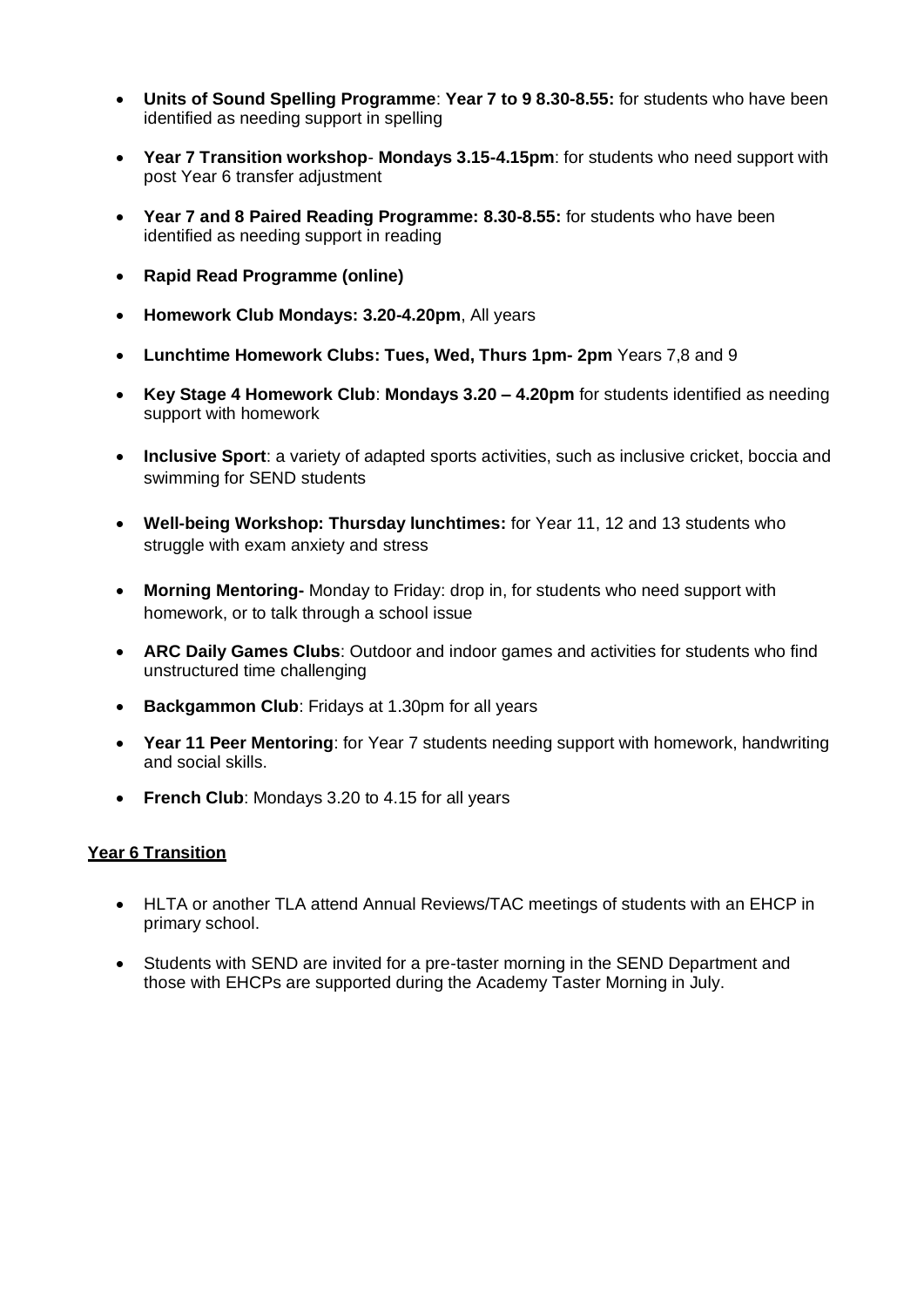- The CM for AIS and/or the Second in Charge are available at the Year 6 Information Evening and subsequent Open Mornings in September each year and the Year 7 Welcome Evening held in the Autumn Term, although these events were unable to be held physically in 2020.
- The CM for AIS; Second in Charge or HLTA; and Head of Year 7 attend the Primary/Secondary Transfer day every year at the local authority's Professional Development Centre, so SEND students can benefit from supported transition

# **Annual Reviews/EHCP/TAC Meetings**

EHCPs are reviewed annually with parents, SEND staff and other external agencies. Parents, carers and external agencies may be invited into ATA for Team around the Child (TAC) meetings.

# *Arrangements for providing access for students with SEND to a broad and balanced curriculum and integrating them within the Academy as a whole (including trips)*

- The Academy has a full inclusion policy and all students are supported in accessing the full range of subjects in The National Curriculum.
- All students, including those with SEND and very able students are placed in mixed ability tutor groups. All SEND students are encouraged to integrate fully into this system.
- In exceptional circumstances, for example, due to physical and mental health needs or severe learning difficulties, students may be exempted from a subject, in accordance with the Social Inclusion Policy 1999.
- While disapplication from any subject is rare, where it is felt appropriate, it is carried out in accordance with the 1998 Education Act, in consultation with the Principal.
- Where trips are involved, appropriate provision is made to ensure all SEND students can attend, participate and benefit from activities, unless to do so would be unsafe or dangerous for the child or other students. Where appropriate, trips are adapted to ensure the safety of SEND students.

#### **Care, Guidance and Support (included mental health)**

- The Academy purchases a package of support from Wandsworth Council Schools and Community Psychology service.
- This package includes access for students to work with an Educational Psychologist if they have been identified as needing support with social, emotional and mental health difficulties.
- The package also includes weekly visits from a Primary Mental Health Worker (PMHW), who works for CAMHS. Students may be referred to the PMHW for one to one weekly, fortnightly or group sessions.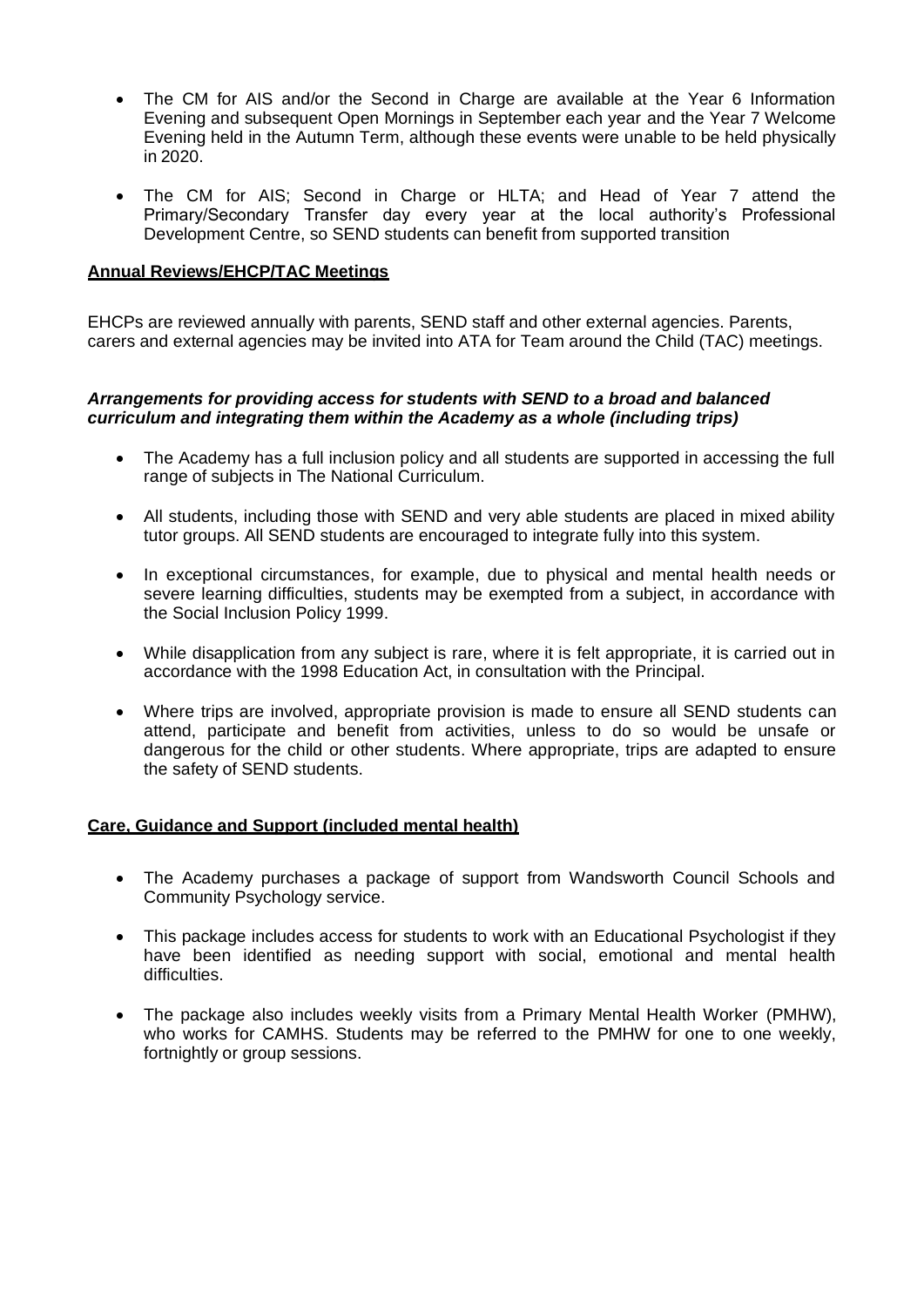# **Differentiation**

The Academy seeks to create 'SEND friendly' classrooms, where teachers have a thorough knowledge of SEND issues and the expertise to differentiate their teaching to meet individual needs.

- Teaching staff are encouraged to use the SEND File and SEND Profiles in their planning of lesson activities.
- Teaching staff liaise with the AIS Department for strategies to teach and support SEND students.
- Many staff attend breakfast professional development sessions to consider how learning can be made accessible for all.

# **External Support**

The Academy has links with many external agencies who provide specialist support and provision to SEND students. These include:

- Wandsworth Hearing Impaired Service,
- Wandsworth Visually Impaired Service,
- Wandsworth Information Advice and Support Service (WIASS)
- Wandsworth Autism Advisory Service (WAAS)
- Child and Adolescent Mental Health Service (CAMHS)
- Wandsworth Social Services
- Wandsworth Community Police
- Wandsworth Contact-a-family
- Youth Offending Team,
- Wandsworth Young Carers
- Catch 22 counselling service
- Wandsworth Council Schools and Community Psychology Service
- Wandsworth Speech and Language Service
- Wandsworth Speech and Language Stammering Service
- St George's University Hospitals NHS Foundation Trust-Physiotherapy and Occupational Therapy Services
- CENMAC Assistive Technology in Education

# **Partnership with Parents**

- The Academy values its close links with parents. All staff follow the Academy Customer Service Policy and aim to meet regularly with parents in accordance with the **SEND Code of Practice 2014**.
- SEND staff are available on Parents' Evenings, Academic Tracking Days and Information Evenings.
- Year 7 SEND Surgery is available for Year 7 parents in the Autumn Term.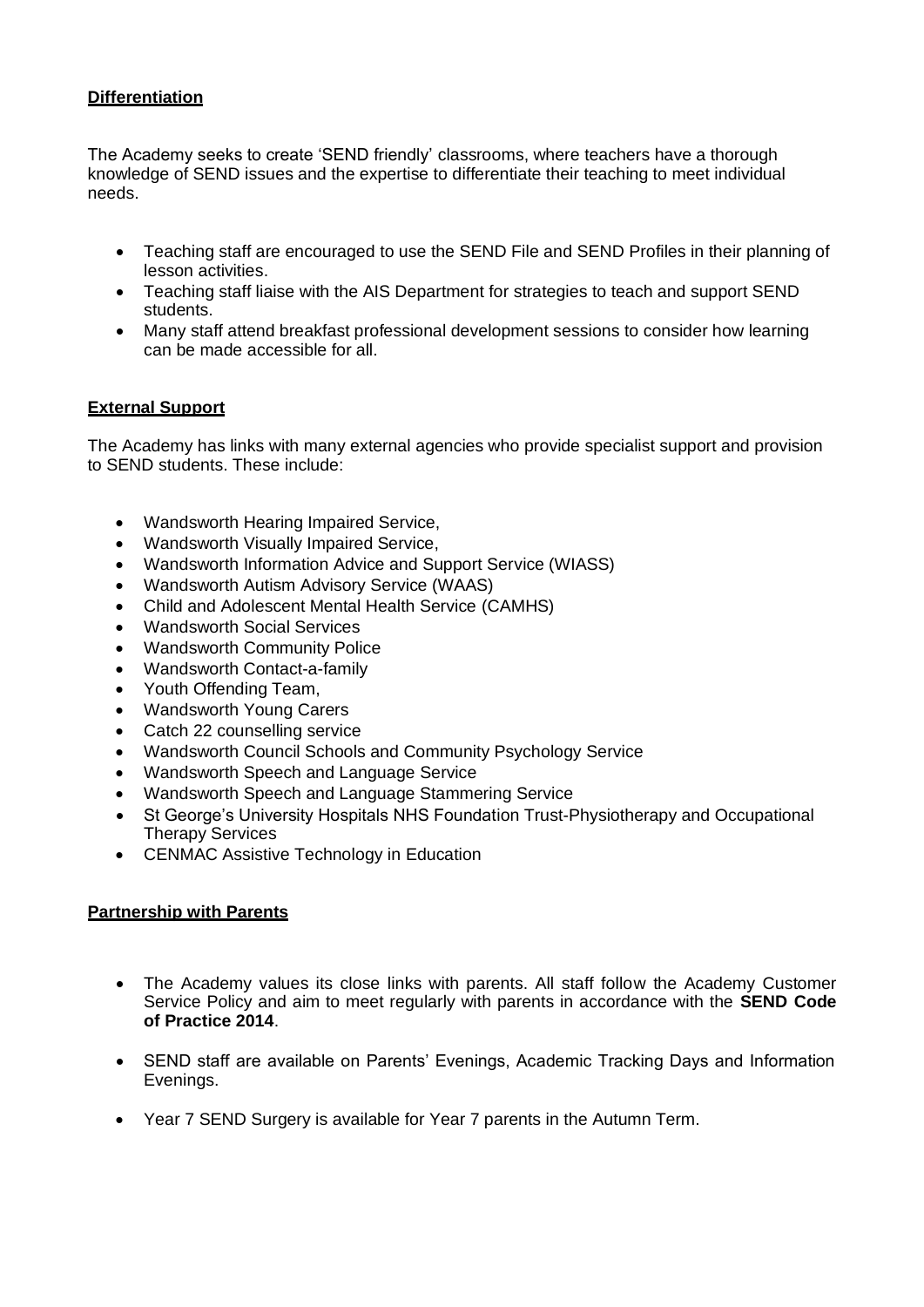• The AIS department communicates with parents by letter, email and telephone.

# **Arrangements for Professional Development**

# *Due to the current Coronavirus pandemic, professional training in the Academy will follow governmental guidelines and some may take virtually.*

- The Academy is committed to providing SEND training to both teaching and associate staff.
- All staff, including SEND staff, attend Professional Development days at the Academy.
- Breakfast PD sessions are offered to teachers on a variety of topics related to teaching and learning.
- The AIS team frequently attends SEND training provided by the Wandsworth Professional Centre.
- The Academy frequently hosts external speakers on SEND subjects such as autism, Speech and Language and Mental Health.
- SEND/ARC TLA staff are encouraged to pursue the teacher-training programmes, if they are interested in a career in teaching.

# **Criteria for evaluation of the SEND policy**

- 1. Evidence of SEND students meeting targets set out in their EHCPs.
- 2. Evidence of consistent applications to the Academy from prospective SEND students.
- 3. Evidence of students meeting or exceeding their target grades in Interim Reports
- 4. Evidence of SEND students achieving positive progress 8 scores.
- 5. Evidence of students making a marked improvement in their literacy levels.
- 6. Evidence of SEND students' success in public examinations and their progress into Higher Education.
- 7. Evidence of differentiation in the classroom.
- 8. Evidence of achievement of SEND students, in the form of praise emails, certificates and prizes (such as at Prize Giving Evening).
- 9. Evidence of positive feedback from parents and stakeholders.
- 10. Evidence of students with ASC accessing their curriculum within mainstream class settings.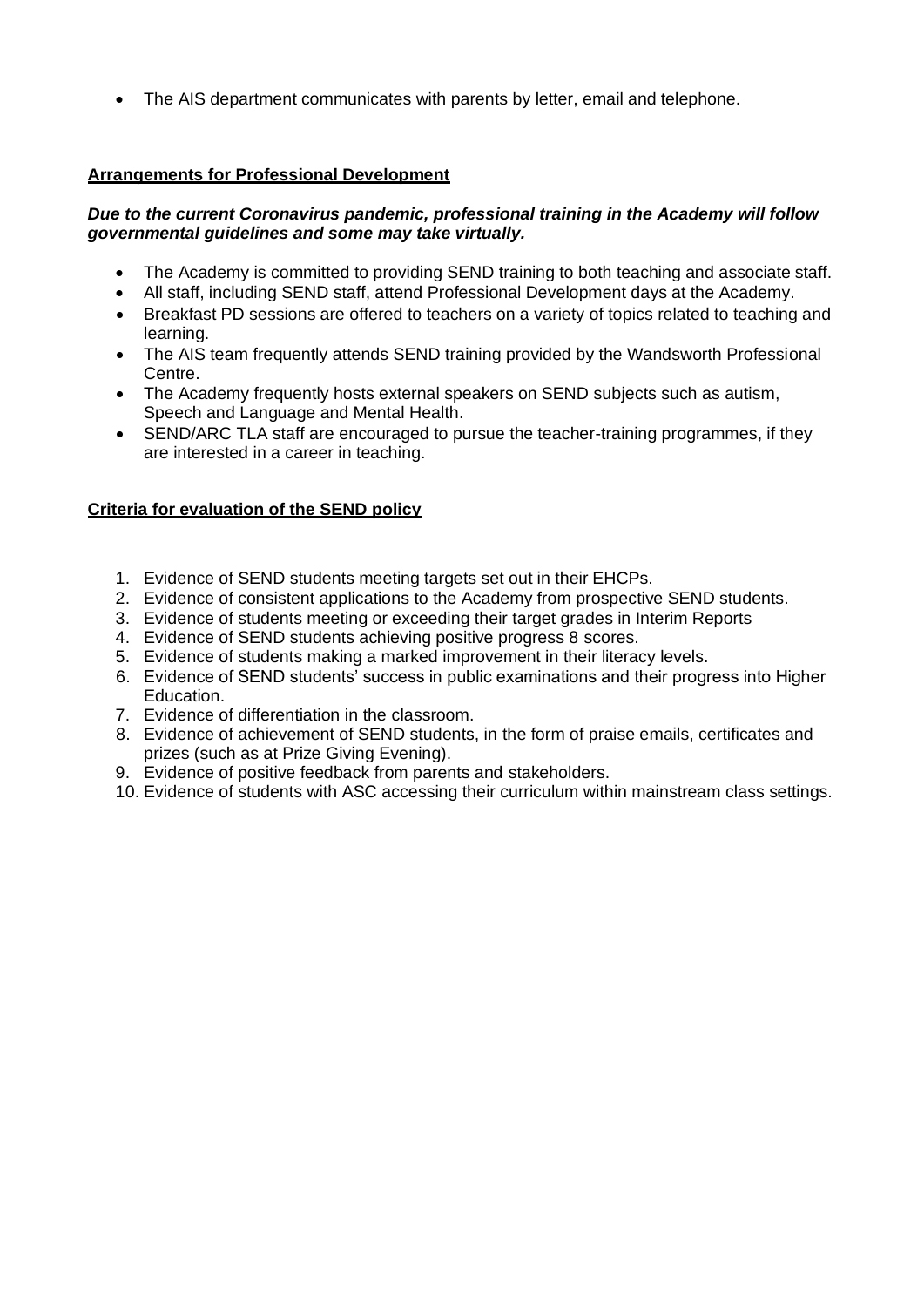# **The SEND and ARC Team**

The SEND Department comprises the CM for AIS, Second in Charge of AIS, three Higher Level Teaching Assistants (HLTAs) and a number of Teaching and Learning Assistants (TLAs).

| Ms Firdous Zahid - BA (hons),<br>PGCE, PG cert, PG Dip, SpLD,<br>МA | CM for AIS; Teacher of<br>English/R.S; Teacher and<br>Assessor of specific learning<br>difficulties (SpLD); Mental Health<br><b>First Aider</b> |
|---------------------------------------------------------------------|-------------------------------------------------------------------------------------------------------------------------------------------------|
| Ms Nicola Soliman - BA (hons)                                       | Second in charge of AIS; Teacher<br>of Humanities                                                                                               |
| Ms Marie Jhugroo BSc (hons)                                         | <b>SEND/ARC/DT Teacher</b>                                                                                                                      |
| Ms Sonia Smikle BA (hons)                                           | <b>SEND/ARC Higher Level</b><br>Teaching and Learning Assistant                                                                                 |
| Ms Janet Josephs                                                    | <b>SEND Teaching and Learning</b><br>Assistant; Cover Supervisor                                                                                |
| Ms Roxanne Roche                                                    | SEND Higher Level Teaching and<br>Learning Assistant (currently on<br>sabbatical leave)                                                         |
| Ms Liza Gardner BA (hons)                                           | <b>SEND and Year 7 Transition</b>                                                                                                               |
| Mr Matthew Farrow - BA (hons)                                       | <b>Higher Level Teaching</b><br>Assistant/EAL                                                                                                   |
| Mr Romilly Burne - BA (hons)                                        | <b>Teaching and Learning Assistant</b>                                                                                                          |
| Ms Nelia Sequeira                                                   | Teaching and Learning Assistant<br>responsible for exams                                                                                        |
| Mrs Dee Scott                                                       | Teaching and Learning<br>Assistant/Midday Supervisor                                                                                            |
| Ms Ariana Pitomina                                                  | <b>Teaching and Learning Assistant</b>                                                                                                          |
| Ms Fernanda De Melo BA<br>(hons), MA                                | <b>Teaching and Learning Assistant</b>                                                                                                          |
| Ms Sadaf Suhail - BA (hons), MA,<br>PETLs (p/t)                     | <b>Teaching and Learning Assistant</b>                                                                                                          |
| <b>Ms Blossom Nelson</b>                                            | Teaching and Learning Assistant                                                                                                                 |
| Mr Giulio Idone - BA (hons), MA<br>(p/t)                            | <b>Teaching and Learning Assistant</b>                                                                                                          |
| Ms Anamaria Sabo BA (hons)                                          | <b>Teaching and Learning Assistant</b>                                                                                                          |
| Mr Paolo Di Simone BA (hons)                                        | Teaching and Learning<br>Assistant/Music Technician                                                                                             |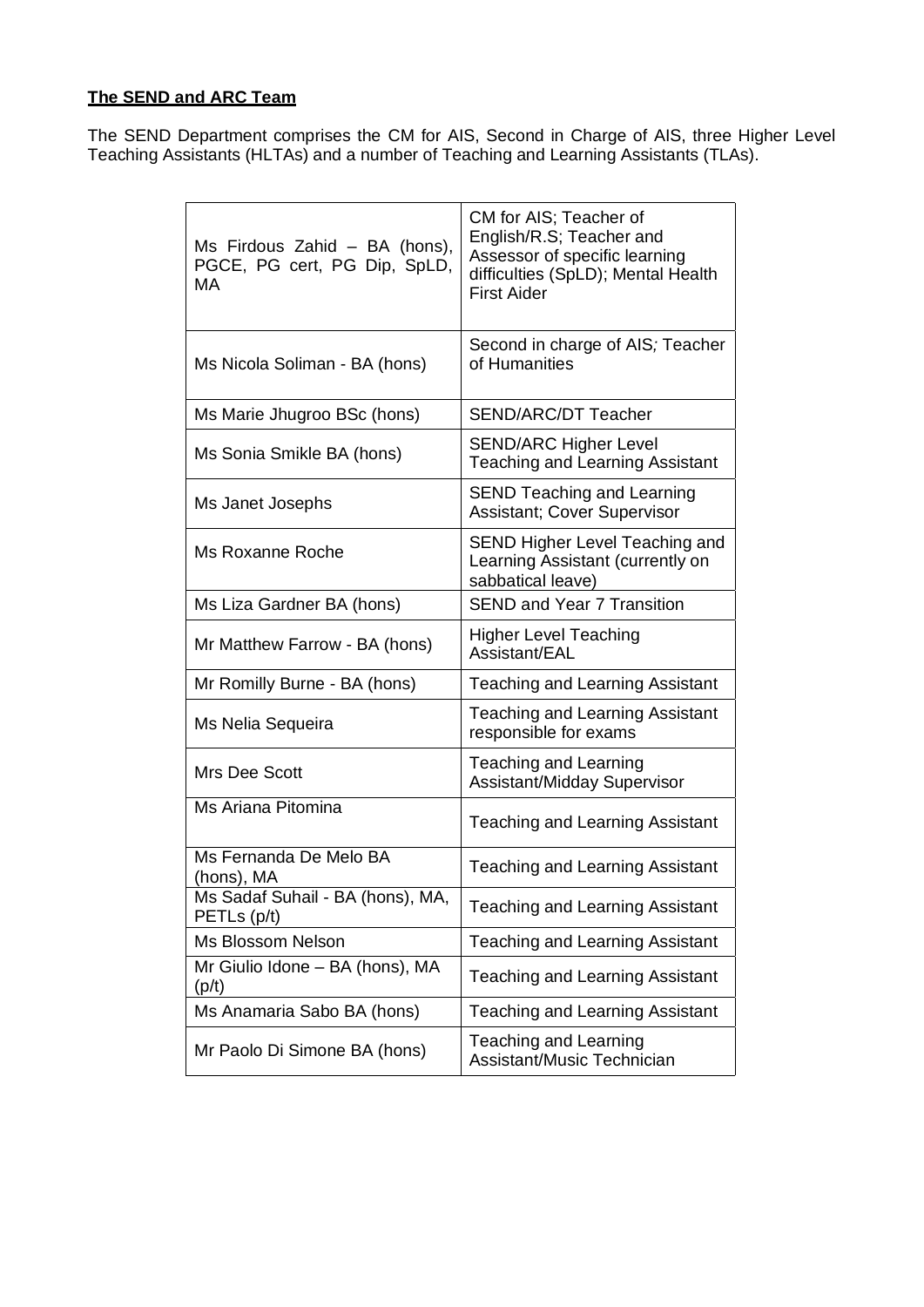| Mr Chris Pidoux BA (hons)     | Teaching and Learning<br>Assistant/ARC                     |
|-------------------------------|------------------------------------------------------------|
| Ms Diane Wright               | Teaching and Learning<br>Assistant/ARC                     |
| Ms Tahseen Tariq BA (hons)    | Teaching and Learning<br>Assistant/ARC                     |
| Ms Alexandra Walton           | Teaching and Learning<br>Assistant/ARC                     |
| Ms Anita Cooper BA (hons)     | <b>Teaching and Learning</b><br>Assistant                  |
| Ms Bethany Telford BSc (hons) | Teaching and Learning<br>Assistant/ARC                     |
| Ms Ali Mir BSc (hons)         | Teaching and Learning<br>Assistant/ARC                     |
| Mr Nunzio Conte BSc (hons)    | Teaching and Learning<br>Assistant                         |
| Ms June Chan BA (hons)        | Speech and Language Therapist<br>ARC (Mondays and Fridays) |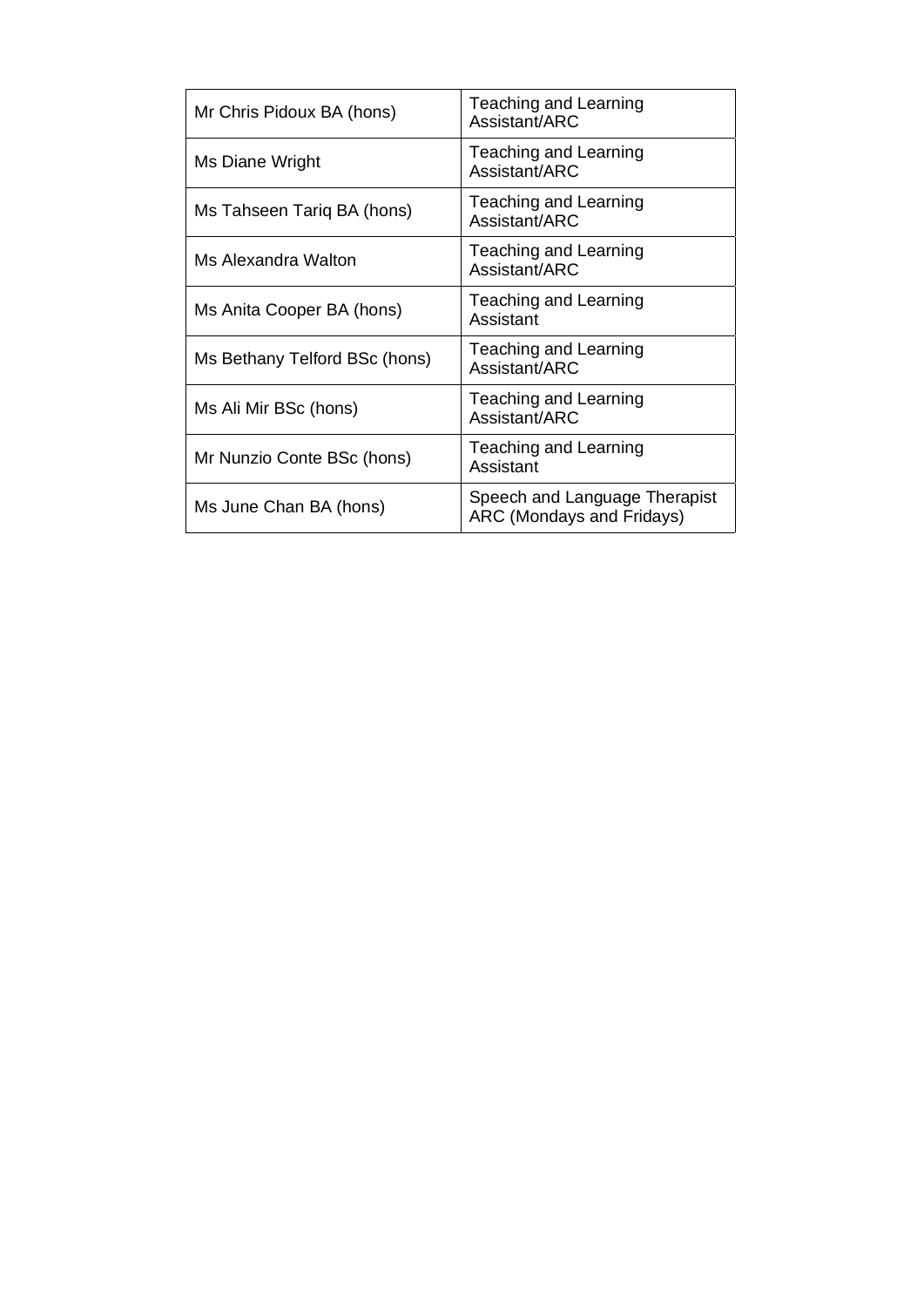# **Ashcroft Technology Academy Special Educational Needs and Disability (SEND) Information Report**

As an Academy, we work within the national guidance on provision for children with SEND in mainstream schools, which explains the ways students with different additional needs are provided for within the Academy. We also follow our 'Equality and Disability' policy and have an 'Accessibility' plan.

#### *Inclusion statement*

At Ashcroft Technology Academy (ATA), we aim to provide formal and informal support for students who find learning more difficult than their peers. ATA's OFSTED Report 2015 states that **'Disabled students and those who have special educational needs achieve exceptionally well. Individual needs are supported very well. Their progress is significantly above the national average for all pupils.'** The Department for Academic Inclusion and Support (AIS) comprises a Curriculum Manager, a Second in Charge, 24 Teaching and Learning Assistants (TLAs) and 2 HLTAs. Some staff work on a part-time basis. The Autistic Resource Centre (ARC) comprises an ARC teacher, a HLTA and 7 TLAs and a part time Speech and Language Therapist. Students with SEND benefit from the stimulating and challenging environment of a technologically rich Academy. SEND students are equipped to move into the business and industrial world through differentiated learning, facilitated by subject specialists and SEND staff working collaboratively.

**At ATA, our Curriculum Manager (CM) for Academic Inclusion and Support is**:

Ms Firdous Zahid, who can be contacted on 0208 812 3557. Her email is[: firdous.zahid@ashcroftacademy.org.uk](mailto:firdous.zahid@ashcroftacademy.org.uk)

**The Second in Charge within the department for AIS is**: Ms Nicola Soliman, who can be contacted on 0208 812 5308. Her email is [nicola.soliman@ashcroftacademy.org.uk](mailto:icola.soliman@ashcroftacademy.org.uk)

**The teacher in ARC** is Marie Jughroo, who can be contacted on 0208 812 3559. Her email is [marie.jhugroo@ashcroftacademy.org.uk](mailto:marie.jhugroo@ashcroftacademy.org.uk)

#### T**he Deputy Principal responsible for SEN/Inclusion is**:

Dr Mike Smith, who can be contacted on 0208 812 3535. His email is [mike.smith@ashcroftacademy.org.uk](mailto:mike.smith@ashcroftacademy.org.uk)

#### **What should I do if I am concerned about my child's progress or special educational needs?**

*You should contact your child's class teacher directly, his/her Form Tutor, the relevant Head of Year, the CM or Second in Charge for AIS, the ARC Teacher or the Deputy Principal with responsibility for Inclusion.*

#### **How does the school decide whether a child has special educational needs and what extra help they need?**

- *Students who have been identified as having SEND in their primary schools with an EHCP, will be placed on the Academy's SEND File and support/provision will continue as advised on their EHCP.*
- *Students will be placed on the SEND File if they have a formal diagnosis of a learning, language, social, emotional, medical/sensory need.*
- *Teacher assessment and referral to the SEND Department may also be used in identifying students with SEND, as may literacy/dyslexia assessments and CATS scores*
- *In all cases, parents will be informed if it seems appropriate to refer a student for an external assessment that may lead to a student being identified as having SEND.*
- *Support for students with SEND will be provided according to the targets and actions identified in Annual Reviews for students with EHCPs and depending on the date from interim reports and assessments*
- *Other students with SEND will be encouraged to participate in the SEND department's targeted*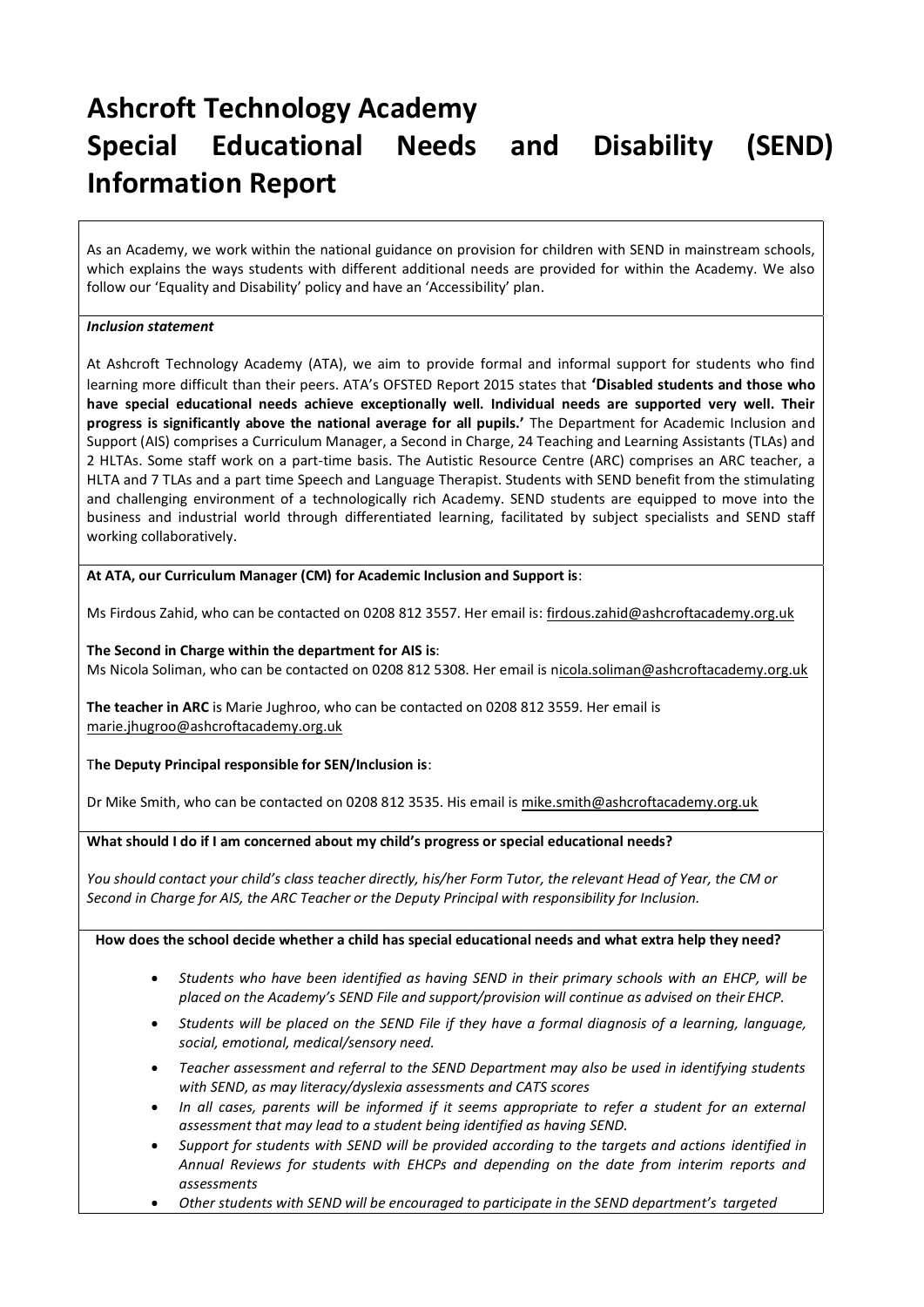*interventions.*

• *Support may be modified following discussion with parents, teachers and external agencies to ensure maximum impact for the student with SEND.*

*See also SEND Policy* **Identification, Assessment and Provision for Students with SEND**

**How will I know how my child is doing and how will you help me to support my child's learning?**

- *SEND staff will be available at all Parents' Evenings, on Year 7 Academic Tracking (ACTRAC) Day, on Year 8 Preferences Evening and the Year 7 Welcome Evening*
- *All students receive a termly interim school report and parents should note any comments/questions on the Parents' Response Form*
- *The CM and Second in Charge of AIS hold a SEND Surgery in the Autumn Term for parents of students in Year 7*
- *SEND Profiles are written from information from primary schools and following will be Annual Reviews of EHCP*
- *SEND Breakfast Club, Year 7 Transition Club, Homework Clubs and SEND Intervention programmes are offered to support student learning (see also SEND Policy, SEND Interventions)*
- *There is regular communication with parents of SEND children by email/letter/telephone to ensure that parents are confident in supporting their children with homework and other activities at school*
- *EHCPs are reviewed annually with parents and with any other professionals working with the child*
- *The Wandsworth Case Manager attached to the Academy attends Transition EHCP meetings in Years 9 and 11*
- *TAC meetings are held to support students and parents of targeted SEND children.*

#### **How will my child be involved and consulted?**

- *Students with SEND complete a Personal Progress Sheet in discussion with their TLA before they attend their EHCP Meeting.*
- *Students are always invited to EHCP Review meetings.*
- *Students are always encouraged to contribute both verbally and in writing in a meeting that concerns them.*

#### **How do you assess and review my child's progress?**

- *All SEND students' progress is assessed through termly teacher assessment*
- *Students' progress is reviewed at Parents' Evenings*
- *A Year 7 SEND Surgery is held in the Autumn Term*
- *Key Stage 4 SEND students receive a literacy assessment using the Lucid Exact Literacy Assessment Tool*
- *Students may be referred for dyslexia screener (Lucid Exact) by staff or a parent*
- *SEND students' targets are reviewed at EHCP meetings and Team Around a Child (TAC) meetings and new outcomes are set.*

#### **How is teaching and the curriculum adapted to my child's needs?**

- *The Academy supports the view that teaching students with SEND is every teacher's responsibility as Quality First Teaching*
- *Teachers are encouraged to differentiate their approaches for SEND students*
- *TLAs may provide additional resources for SEND students, providing challenge or breaking down tasks, as appropriate*
- *TLAs support SEND students within the classroom and on and one to one basis, in the SEND or ARC Base, where appropriate*
- *Where needed and possible, students with SEND are taught in smaller groups, with additional support*
- *Teachers are encouraged to teach in a multi-sensory way to engage all students, especially those with SEND*
- *SEND training is provided to all staff on PD Days*
- *SEND workshops are provided for those on the Newly Qualified teacher (NQT) and Initial Teacher*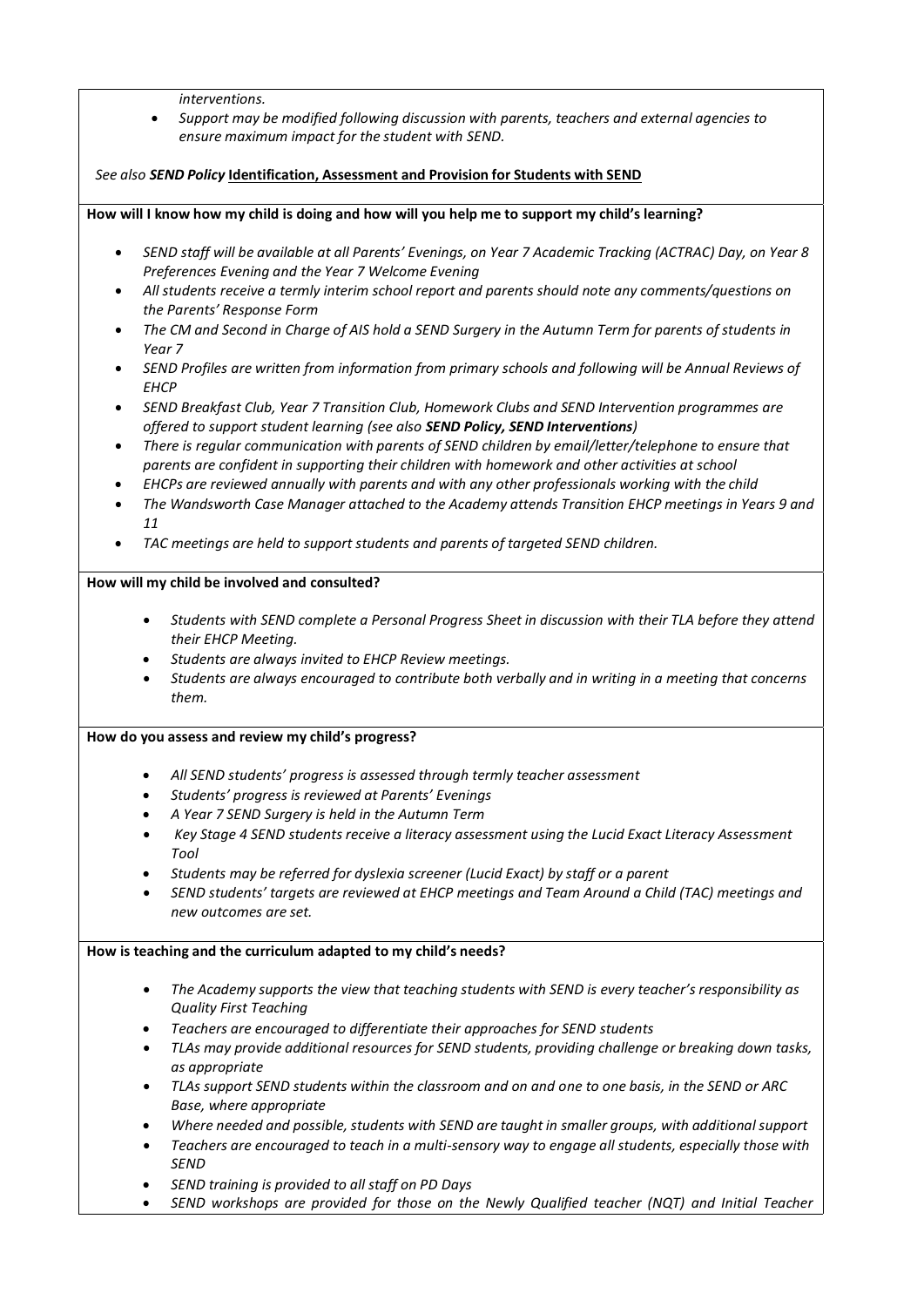*Training (ITT) programmes*

- *There is a Breakfast PD programme offered to all staff to discuss strategies such as literacy, marking, safeguarding and behaviour*
- *ARC provides training for mainstream staff so that they are able to appropriately differentiate for ARC students in lessons*

**How we support children with their literacy and numeracy development**:

- Units of Sound Spelling Programme
- Paired Reading Programme
- Students who struggle with literacy and numeracy may be taught in smaller classes
- Coloured overlays for students with dyslexia
- Club for students for whom English is an additional language
- Lunchtime and after school Homework Clubs
- (see also *SEND Interventions in SENDPolicy*)

**How we support children with Speech, Language and Communication needs**:

- Regular liaison with and input from Wandsworth's Speech and Language Service (SALT)
- Regular training from SALT for TLAs and teachers on how to support students with speech and language needs,
- Training from the WAAS (Wandsworth Autistic Advisory Service)
- Speech therapist employed in ARC two days a week

#### **How we support children with their handwriting and fine motor skills**:

- Offer of handwriting pens, alpha smart recording devices or mini laptops to use in class, as appropriate
- Teachers' pre- printing of resources for students with handwriting difficulties
- Weekly lunchtime Homework and Handwriting Club on Wednesday lunchtimes.

#### **What support is there for my child's emotional well-being**?

- *The SEND Base offers a drop in facility for students to discuss any concerns/worries at form times and lunchtimes*
- *Some SEND students receive support during unstructured times, in the playground at break and lunch times*
- *A number of SEND students have buddies in their own year group or in older yeargroups*
- *Breakfast Club is offered daily from 8 to 8.30am to ensure that students are prepared for the day*
- *Year 7 Transition Club is offered on Mondays after school to support Year 7 transition into secondary school*
- *Boys' Group and Girls' Club are run by the SEND Department to support social skills*
- *Specialist staff from the Autistic Advisory Service work with students with ASC*
- *An annual educational psychology service package is purchased by the Academy and referrals are made to this service to support students psychological well being*
- *The package above includes weekly sessions from a Primary Mental Health Worker (PMHW) from CAMHS, who works with students and families*
- *The SEND Department regularly refers students to Catch 22 counselling service*
- *Well-being workshops are offered for Year 11, 12 and 13 students suffering from exam anxiety and stress. These are run by the PMHW and the SENCO*
- *Assemblies and Tutor Time are used to deliver Social and Emotional Aspects of Learning (SEAL)*
- *A comprehensive Personal Social Health and Education (PSHE) programme is delivered to all students in Years 9, 10 and 11*
- *Learning Mentors in Inclusive Care and Support (ICAS) support students, some of whom may have SEND needs*
- *The subject of bullying is addressed in Academy assemblies, PSHE and English lessons*
- *The CM and Deputy Head of Inclusion and several members of the SEND Team are Mental Health First*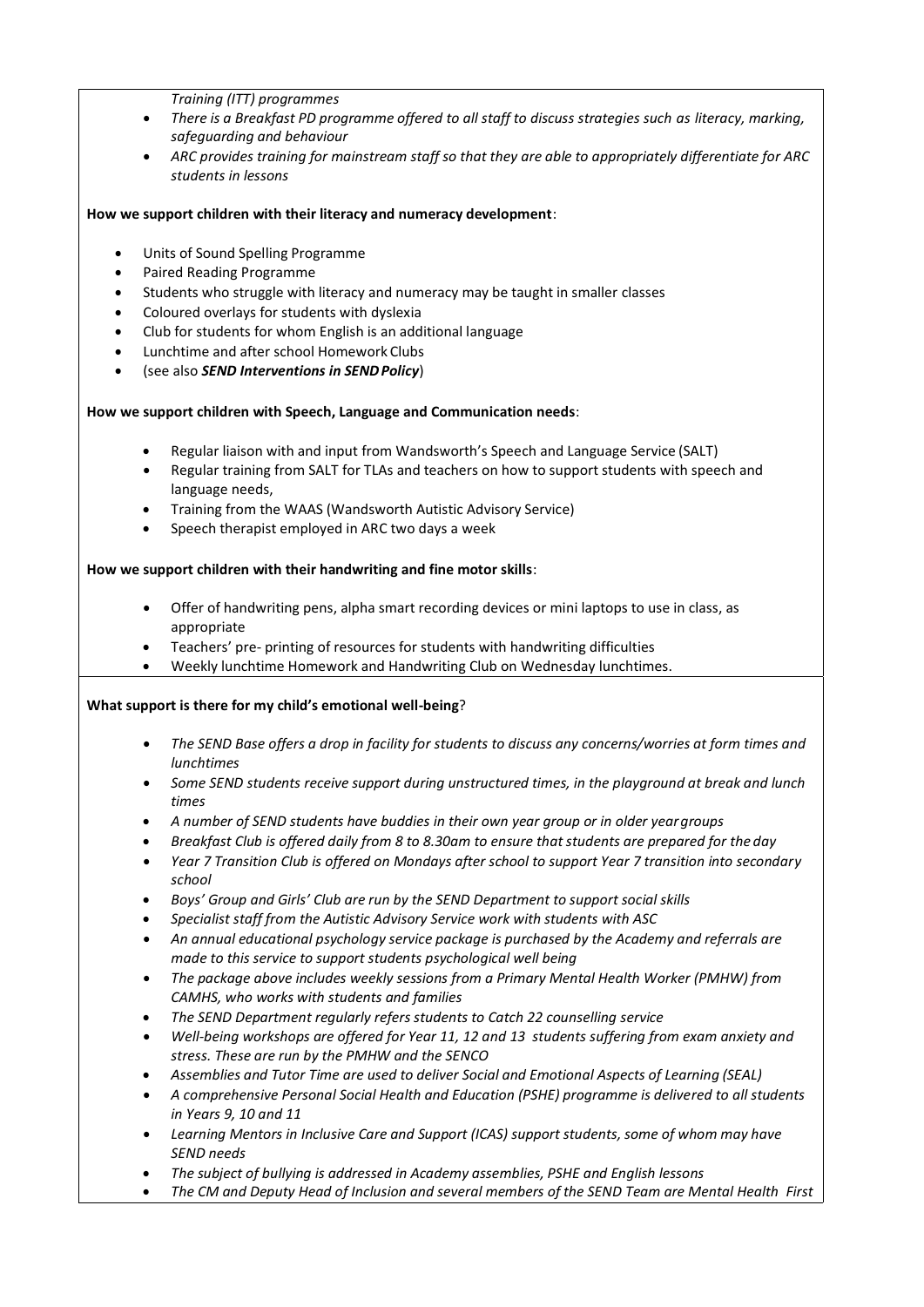|                                          | Aiders (2018) and work with students on a one to one basis to support their emotional well-being                                                                                                                                                                                                                                                                                                                                                                                                                                                                                                                                                                           |
|------------------------------------------|----------------------------------------------------------------------------------------------------------------------------------------------------------------------------------------------------------------------------------------------------------------------------------------------------------------------------------------------------------------------------------------------------------------------------------------------------------------------------------------------------------------------------------------------------------------------------------------------------------------------------------------------------------------------------|
|                                          | How do you promote positive behaviour?                                                                                                                                                                                                                                                                                                                                                                                                                                                                                                                                                                                                                                     |
| $\bullet$<br>$\bullet$<br>٠<br>$\bullet$ | The Academy has a clear behaviour policy and SEND students adhere to this system fully<br>There is a house system in the Academy, which encourages all students to earn reward points for their<br>houses<br>SEND Students receive individual house points for exceptional work and a positive work ethic<br>SEND students receive praise emails for exceptional work, effort or performance<br>Individual SEND/ARC students have personalised reward programmes<br>In ARC, positive strategies for behaviour are consistently used so that students develop high self-<br>esteem and learn appropriate communication skills.                                              |
|                                          | What training and specialist skills do the staff supporting children with SEND have or are having?                                                                                                                                                                                                                                                                                                                                                                                                                                                                                                                                                                         |
| $\bullet$                                | All TLAs are encouraged to attend regular training on SEND, some of which is provided at the                                                                                                                                                                                                                                                                                                                                                                                                                                                                                                                                                                               |
|                                          | Academy.                                                                                                                                                                                                                                                                                                                                                                                                                                                                                                                                                                                                                                                                   |
| $\bullet$                                | All ARC TLAs receive professional development training from the ARC SALT and receive training in<br>current theories and practices from the LA, ARC SALT and external course providers.                                                                                                                                                                                                                                                                                                                                                                                                                                                                                    |
|                                          | ARC staff are encouraged to stay up to date with current theories and practices in autism                                                                                                                                                                                                                                                                                                                                                                                                                                                                                                                                                                                  |
| $\bullet$                                | Some whole staff training may be provided from SALT, Wandsworth Autism Advisory Service and<br>Wandsworth Schools' Community Psychology Service (SPS).                                                                                                                                                                                                                                                                                                                                                                                                                                                                                                                     |
| $\bullet$                                | The CM for AIS is an English/RS specialist, a teacher and assessor of specific learning difficulties (SpLD)<br>with a Postgraduate Diploma in SEN/Inclusion and an MA in Education.                                                                                                                                                                                                                                                                                                                                                                                                                                                                                        |
| $\bullet$                                | The CM and Second in Charge of AIS are Mental Health First Aiders                                                                                                                                                                                                                                                                                                                                                                                                                                                                                                                                                                                                          |
|                                          | There are members of staff in the SEND Department who are qualified teachers                                                                                                                                                                                                                                                                                                                                                                                                                                                                                                                                                                                               |
| $\bullet$<br>$\bullet$                   | SEND students are invited to attend Breakfast Club and Homework Club at lunchtime and after school<br>SEND students are encouraged to attend all Academy trips.<br>Risk assessments are carried out prior to the trip and accessible transport is organised, with TLA<br>support, if necessary.<br>Disability Sports Clubs are organised in collaboration with Wandsworth and SEND students are<br>encouraged to attend the London Youth Games in June.<br>In ARC, students are encouraged to exercise in an outside area as a calming measure when needed.<br>ARC/SEND students attend mainstream clubs at lunchtime, with support from their key worker (an<br>ARC TLA). |
|                                          | How will the school prepare my child to join the school or transfer to a new school?                                                                                                                                                                                                                                                                                                                                                                                                                                                                                                                                                                                       |
|                                          | A member of the SEND/ARC Department attends the child's Annual Review/EHCP Meeting in primary<br>school in Year 6.                                                                                                                                                                                                                                                                                                                                                                                                                                                                                                                                                         |
|                                          |                                                                                                                                                                                                                                                                                                                                                                                                                                                                                                                                                                                                                                                                            |
|                                          | July.                                                                                                                                                                                                                                                                                                                                                                                                                                                                                                                                                                                                                                                                      |
| $\bullet$                                | SEND children are invited to attend a SEND Taster Morning, in addition to the Academy Taster Morning in<br>The SEND Coordinator is available at the Year 6 Information Evening, during the associated Open Mornings<br>and at the Year 7 Welcome Evening.                                                                                                                                                                                                                                                                                                                                                                                                                  |
| $\bullet$<br>$\bullet$<br>$\bullet$      | The Head of Year 7 works closely with the SEND Coordinator to ease Year 6 transition into Year 7<br>If a SEND student is moving to another school or college, the CM for AIS liaises with the new school<br>ARC recognises that transition can cause students with ASC high levels of anxiety, so it makes links with<br>and visits feeder schools.                                                                                                                                                                                                                                                                                                                        |